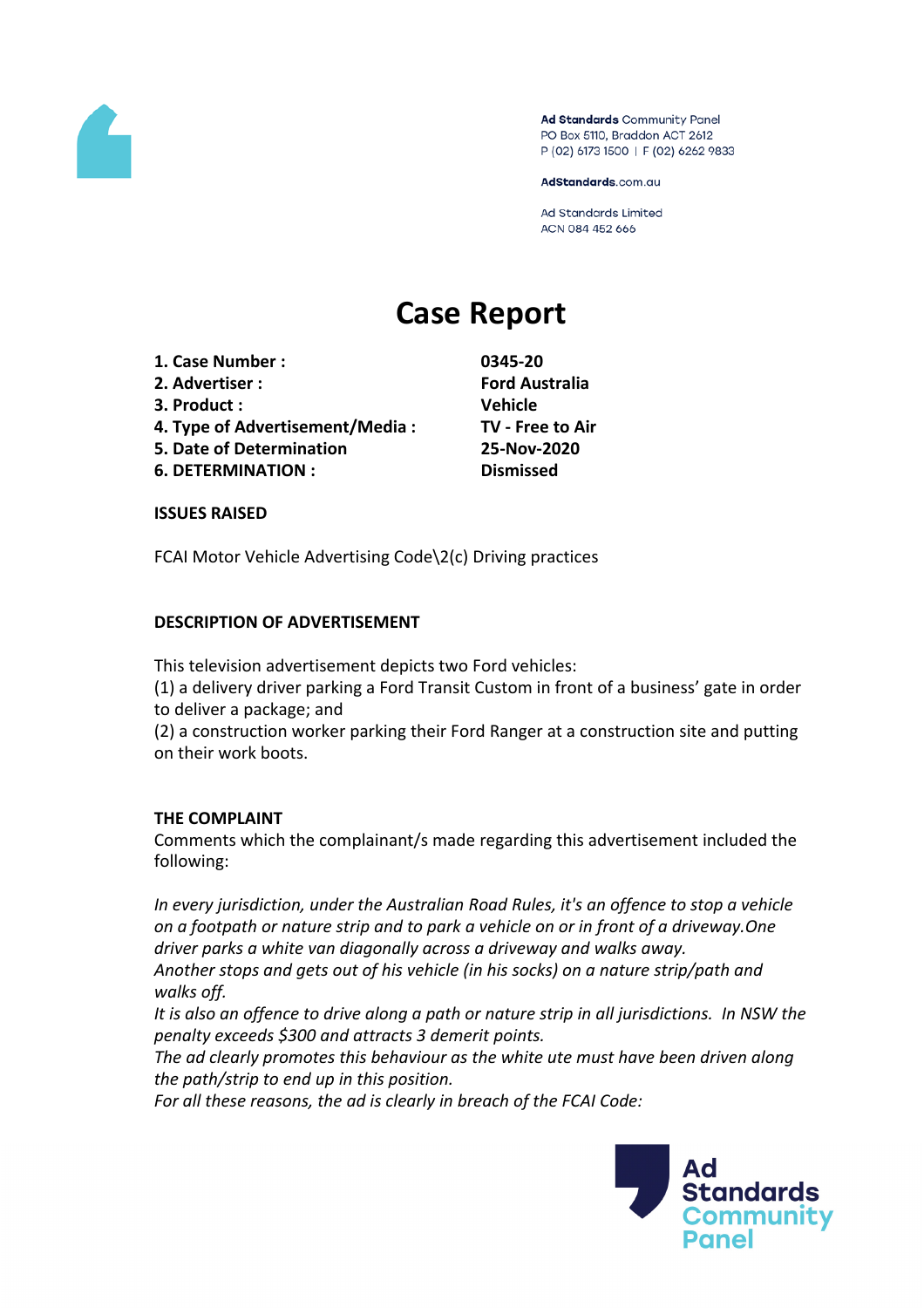

*(c) Driving practices or other actions which would, if they were to take place on a road or road-related area, breach any Commonwealth law or the law of any State or Territory in the relevant jurisdiction in which the advertisement is published or broadcast directly dealing with road safety or traffic regulation.*

## **THE ADVERTISER'S RESPONSE**

Comments which the advertiser made in response to the complainant/s regarding this advertisement include the following:

*I refer to your email dated 10 November, 2020 in relation to a complaint received by Ad Standards regarding the 'Ford Moves Your Business' television commercial. Please accept this letter in response.*

## *Advertisement Description*

*The advertisement depicts two Ford vehicles for sale, in a pair of situations relevant to their function namely: (1) a delivery driver parking a Ford Transit Custom in front of a business' gate in order to deliver a package; and (2) a construction worker parking their Ford Ranger at a construction site and putting on their work boots. A final tile depicts the two vehicles and drivers, along with two others who are not the subject of the advertisement's main narrative, showcasing a variety of Ford vehicles.*

#### *Response to Complaint*

*Ford Australia has considered the complaint and the advertisement in question, in light of the provisions of the AANA Code of Ethics ("the Code") and the Federal Chamber of Automotive Industries Voluntary Code of Practice for Advertising Motor Vehicles ("the FCAI Code").*

*We note that the nature of the complaint relates specifically to the concern that the advertisement in question contains material which is in breach of the Australian Road Rules. We have carefully considered the Code, the FCAI Code, and the Australian Road Rules, and have assessed their respective applicable provisions against the content of this advertisement. We submit that the advertisement does not breach the Code, the FCAI Code, or the Australian Road Rules, on any of the grounds set out in the same.*

*We note that provision 2.6 of the Code sets out that "Advertising shall not depict material contrary to Prevailing Community Standards on health and safety."*

*The question of whether or not the advertisement includes any such material is, when contemplating driving or road rule compliance, dependent on whether or not the advertisement is in breach of the FCAI Code. In short, there are no scenes in the advertisement depicting any material that is at all contrary to prevailing community standards on health and safety, and thus the AANA Code is not breached.*

*On the FCAI Code, we note that the complainant has specifically claimed that the advertisement is in breach of provision 2(c) of the FCAI Code which states that*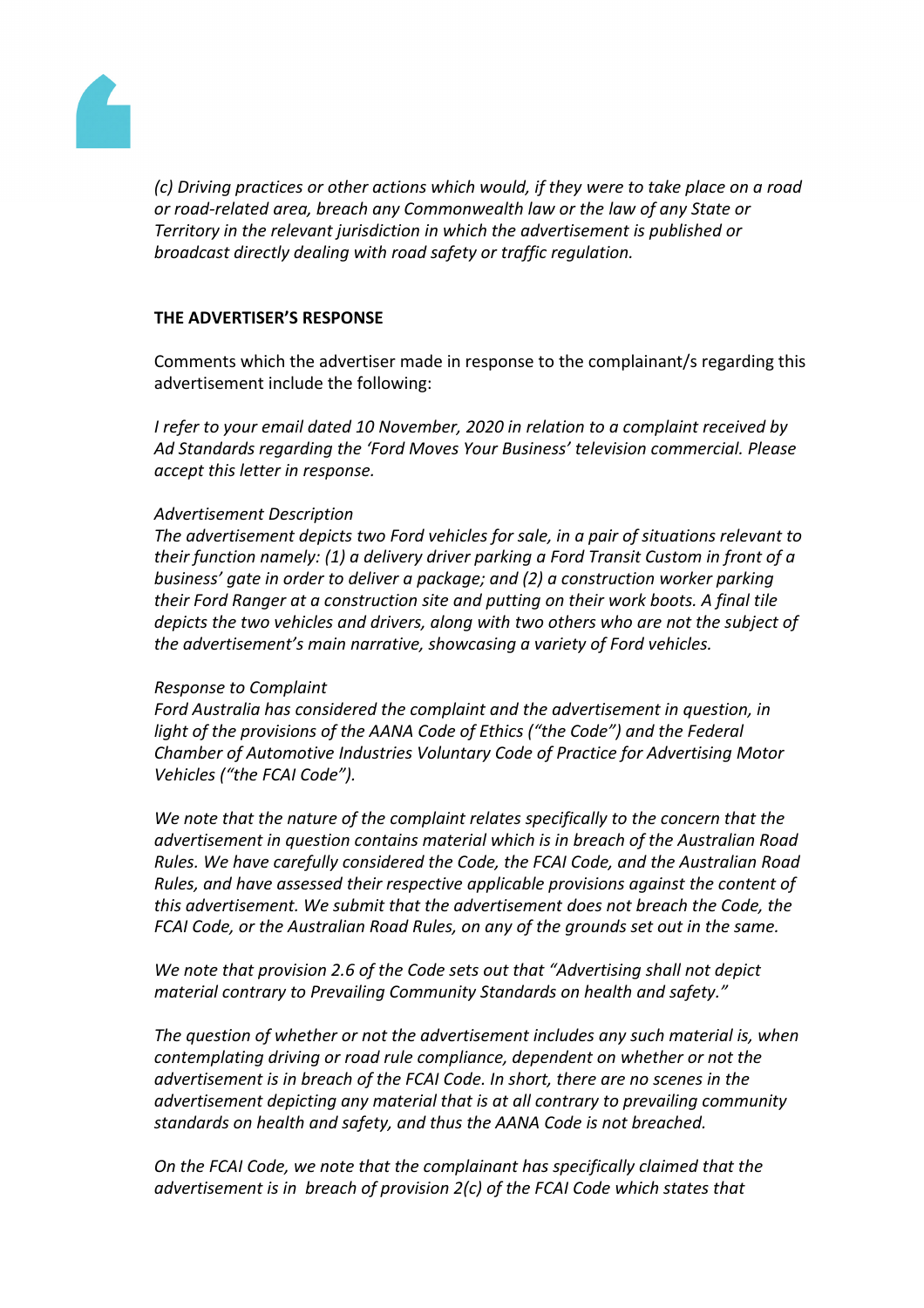

*advertisers should ensure that advertisements for motor vehicles do not portray any "[d]riving practices or other actions which would, if they were to take place on a road or road-related area, breach any Commonwealth law or the law of any State or Territory in the relevant jurisdiction in which the advertisement is published or broadcast directly dealing with road safety or traffic regulation."*

*The complainant has noted two scenes in the advertisement in question that they claim are in breach of the Australian Road Rules, namely, a scene in which a delivery driver parks their vehicle adjacent to a company's gate, in order to deliver a package ("Gate Scene"), and a separate scene in which a construction worker parks their vehicle adjacent to a construction zone and gets their shoes out of the back of the car ("Construction Scene").*

*In relation to both of these scenes, the relevant Australian Road Rule is Rule 198(2), which states:*

*2. A driver must not stop on or across a driveway or other way of access for vehicles travelling to or*

*from adjacent land unless —*

*(a) the driver —*

*(i) is dropping off, or picking up, passengers, and*

*(ii) does not leave the vehicle unattended, and*

*(iii) completes the dropping off, or picking up, of the passengers, and drives on, as soon as possible*

*and, in any case, within 2 minutes after stopping, or*

*(b) the driver stops in a parking bay and the driver is permitted to stop in the parking bay under these Rules.*

*In relation to the Gate Scene, we note that the driver is clearly operating a delivery vehicle that is delivering a package to a business. It is not conceded that this is a driveway area, and this assumption is an incorrect interpretation. For clarity, the vehicle is parked in front of a locked gate directly adjacent to the loading bay of the commercial factory in question. The area is not used as a driveway. To be clear, the depiction is of a vehicle parked in a designated delivery/drop-off zone in a commercial factory area, adjacent to a loading bay where deliveries are made. The interpretation of the complainant is incorrect. The driver of the vehicle is doing exactly what the driver must do, in order to deliver the package. This is not a domestic setting, nor a residential property situation.*

*Indeed, on simple inspection it is evident that there is no walkway, footpath or pedestrian area (as the complainant asserts) within or near the industrial estate location where the vehicle is shown in the Gate Scene. We note that there is no signage visible in the scene that indicates the vehicle is parked illegally or without the consent of the business, and again this is because the opposite is true. We also note that the driver completes his delivery safely and as soon as is practical. In regard to the actual film shoot, all relevant consents were obtained.*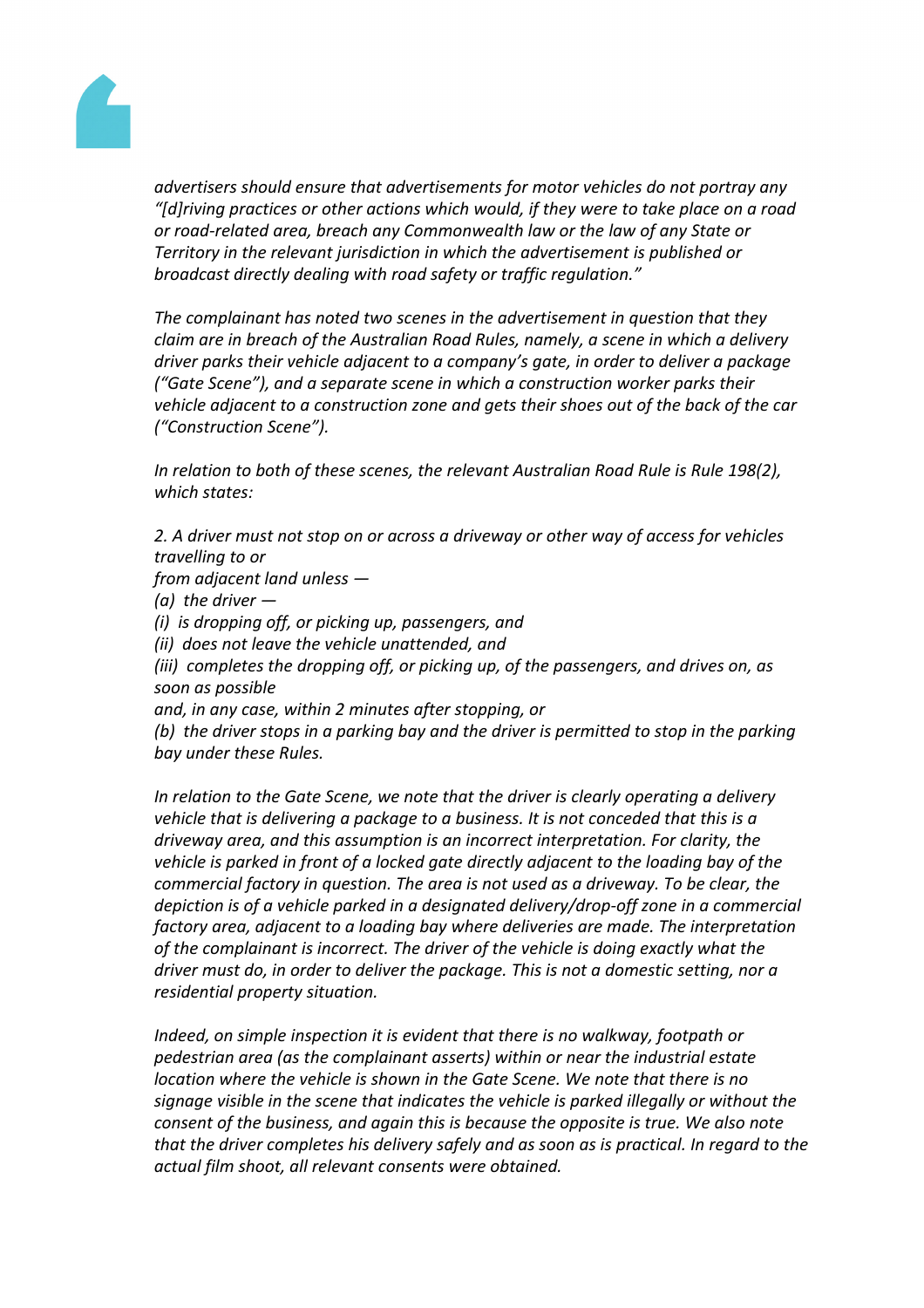

*On this basis, we submit that the scene does not breach the above Australian Road Rule as the driver is permitted to stop in area he is in, which effectively acts as a loading/parking bay as designated by the business in question.*

*In relation to the Construction Scene, we note the area in which the driver stops is not an access point for the construction site, it is a designated off-street parking space. This is why the spot has been "gravelled in", and the vehicle is parked well within the markings depicted, in an off-street parallel park. The complainant has, once again, made an incorrect interpretation of the scene. This is not a matter of the vehicle blocking a driveway or doing anything in or on a public road, driveway or road related area. The driver is both permitted to park in the relevant space, and required to. The vehicle is clearly and obviously not blocking the footpath.*

*In regard to the film shoot, all access to the surrounding areas was closed and traffic and road closures were managed throughout.*

*All relevant council approvals, safety reports and traffic control managers were on site and managing the location.* 

*Accordingly, we submit that the advertisement does not breach the FCAI Code, and does not breach provision 2.6 nor any other provision of Section 2 of the AANA Code of Ethics, being:*

- *• 2.1 - Discrimination or vilification*
- *• 2.2 - Exploitative or degrading*
- *• 2.3 - Violence*
- *• 2.4 - Sex, sexuality and nudity*
- *• 2.5 - Language*
- *• 2.6 - Health and Safety*
- *• 2.7 - Identifiable Advertising*

*On this basis, we request that the Ad Standards Community Panel consider the dismissal of the complaint received.*

## **THE DETERMINATION**

The Ad Standards Community Panel (Panel) was required to determine whether the material before it was in breach of the Federal Chamber of Automotive Industries Voluntary Code of Practice for Motor Vehicle Advertising (the FCAI Code).

The Panel noted the complainant's concern that the driver in the advertisement features:

- A driver parking a van diagonally across a driveway and walking away
- A vehicle parked in a manner that suggests it has been driven on a nature strip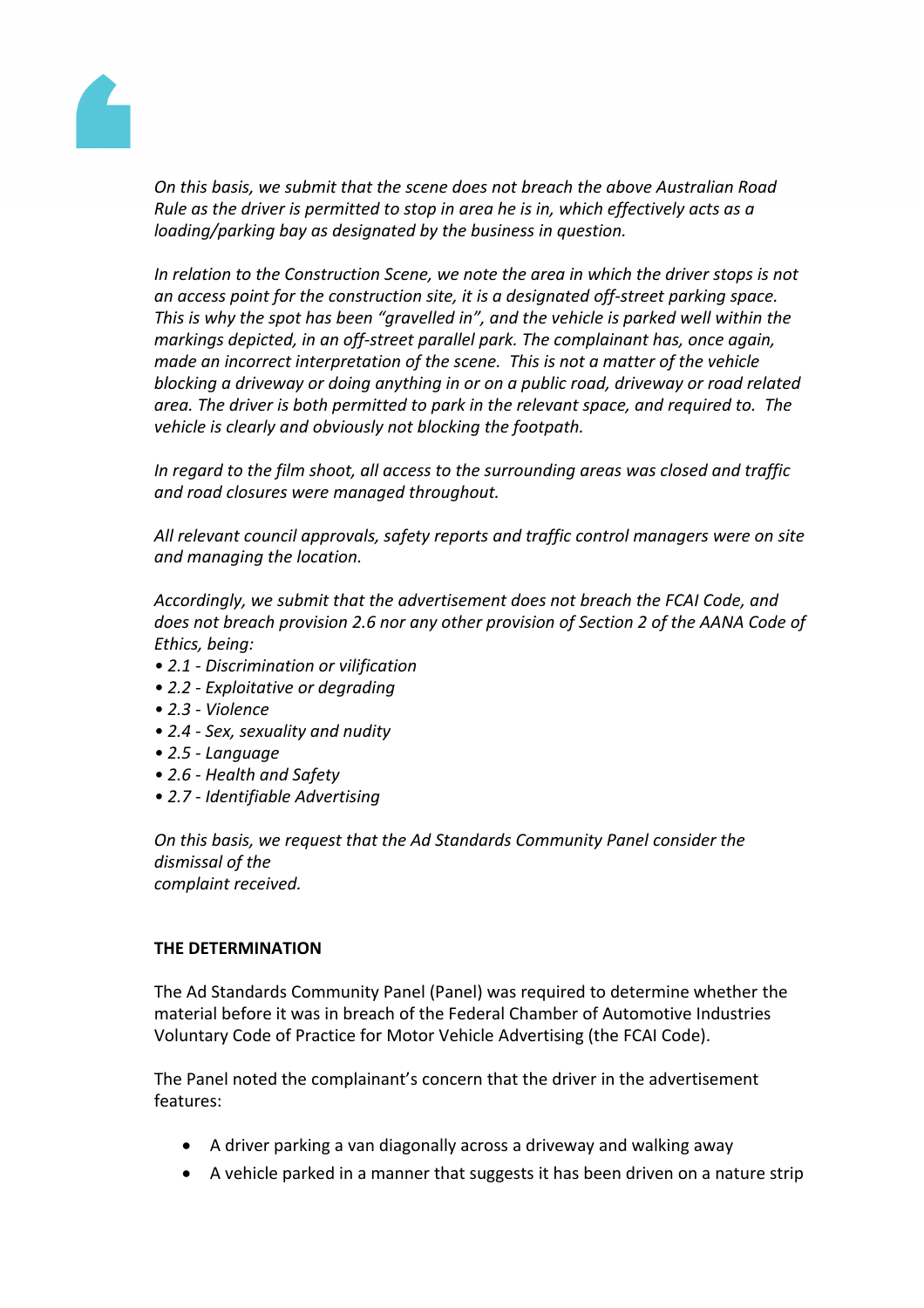

And that these actions are in breach of the law.

# **Is this an advertisement for a motor vehicle?**

The Panel noted that Motor vehicle is defined in the FCAI Code as meaning: "passenger vehicle; motorcycle; light commercial vehicle and off-road vehicle". The Panel determined that the Ford range shown are Motor Vehicles as defined in the FCAI Code.

The Panel determined that the material before it was an advertisement for a motor vehicle and therefore that the FCAI Code applied.

**Clause 2(c) - Advertisements for motor vehicles do not portray ...driving practices or other actions which would if they were to take place on a road or road-related area, breach any Commonwealth law or the law of any State or Territory in the relevant jurisdiction in which the advertisement is published or broadcast directly dealing with road safety or traffic regulation. (examples: illegal use of hand-held mobile phones or not wearing seat belts in a moving motor vehicle].**

The Panel first considered the vehicle which appeared to be parked in the driveway

The Panel noted the advertiser's response that the vehicle is parked in front of a locked gate and the area is not used as a driveway, it is a designated delivery zone.

The Panel considered that the vehicle did appear to be stopped on a driveway area, as the driveway can be seen leading from the road to the commercial garage.

The Panel noted Rule 198 of the Australian Road Rules states:

*"*198 Obstructing access to and from a footpath, driveway etc

(1) A driver must not stop on a road in a position that obstructs access by vehicles or pedestrians to or from a footpath ramp or a similar way of access to a footpath, or a bicycle path or passageway unless:

(a) the driver is driving a public bus that is dropping off, or picking up, passengers; or

(b) the driver stops in a parking bay and the driver is permitted to stop in the parking bay under the Australian Road Rules.

*(2) A driver must not stop on or across a driveway or other way of access for vehicles travelling to or*

*from adjacent land unless —*

*(a) the driver —*

*(i) is dropping off, or picking up, passengers, and*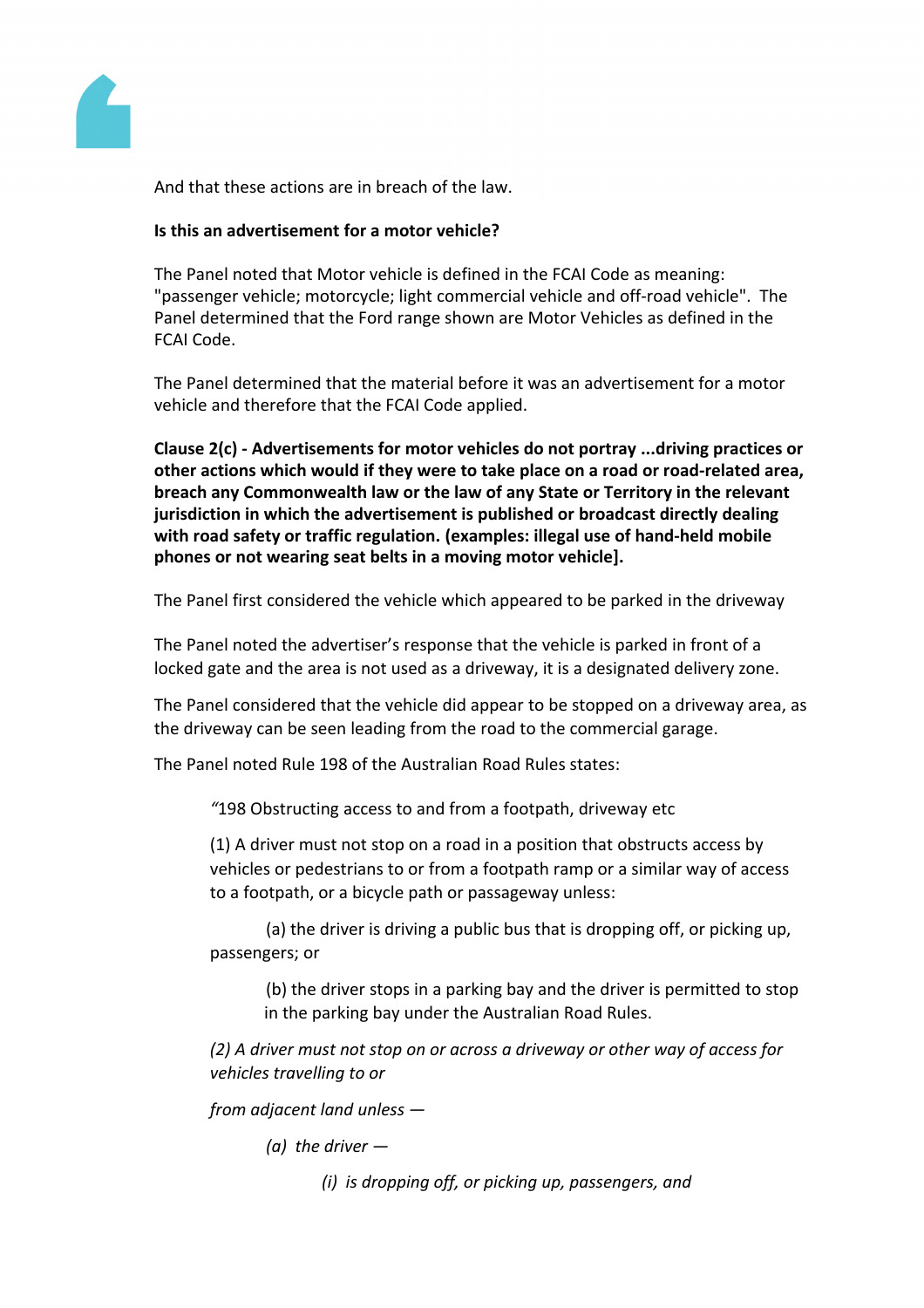

*(ii) does not leave the vehicle unattended, and*

*(iii) completes the dropping off, or picking up, of the passengers, and drives on, as soon as possible and, in any case, within 2 minutes after stopping, or*

*(b) the driver stops in a parking bay and the driver is permitted to stop in the parking bay under these Rules."*

The Panel noted that the example of blocking a driveway provided in the Road Rules is of a car parked on the road blocking access to a driveway, not a vehicle parking in a driveway. The Panel considered that the vehicle is not seen to block a footpath or pedestrian access, and there appears to be enough space for another vehicle to enter the driveway. The Panel considered that it is reasonable for a delivery driver to park in a driveway to deliver a package, and that this would not be a breach of road rules.

The Panel then considered the position of the vehicle which was parked on gravel beside the road.

The Panel noted the advertiser's response that the area in which the driver stops is a designated off-street parking space which has been gravelled in, and the vehicle is not blocking a driveway or the footpath.

The Panel noted Rule 197 of the Australian Road Rules states:

*"(1) A driver must not stop on a bicycle path, footpath, shared path or dividing strip, or a nature strip adjacent to a length of road in a built-up area, unless:*

*(a) the driver stops at a place on a length of road, or in an area, to which a parking control sign applies and the driver is permitted to stop at that place under the Australian Road Rules; or*

*(b) the driver is permitted to stop under another law of this jurisdiction"*

And Rule 289 of the Australian Road Rules which states:

*"(1) A driver must not stop on a bicycle path, footpath, shared path or dividing strip, or a nature strip adjacent to a length of road in a built-up area, unless:*

*(a) the driver stops at a place on a length of road, or in an area, to which a parking control sign applies and the driver is permitted to stop at that place under the Australian Road Rules; or*

*(b) the driver is permitted to stop under another law of this jurisdiction"*